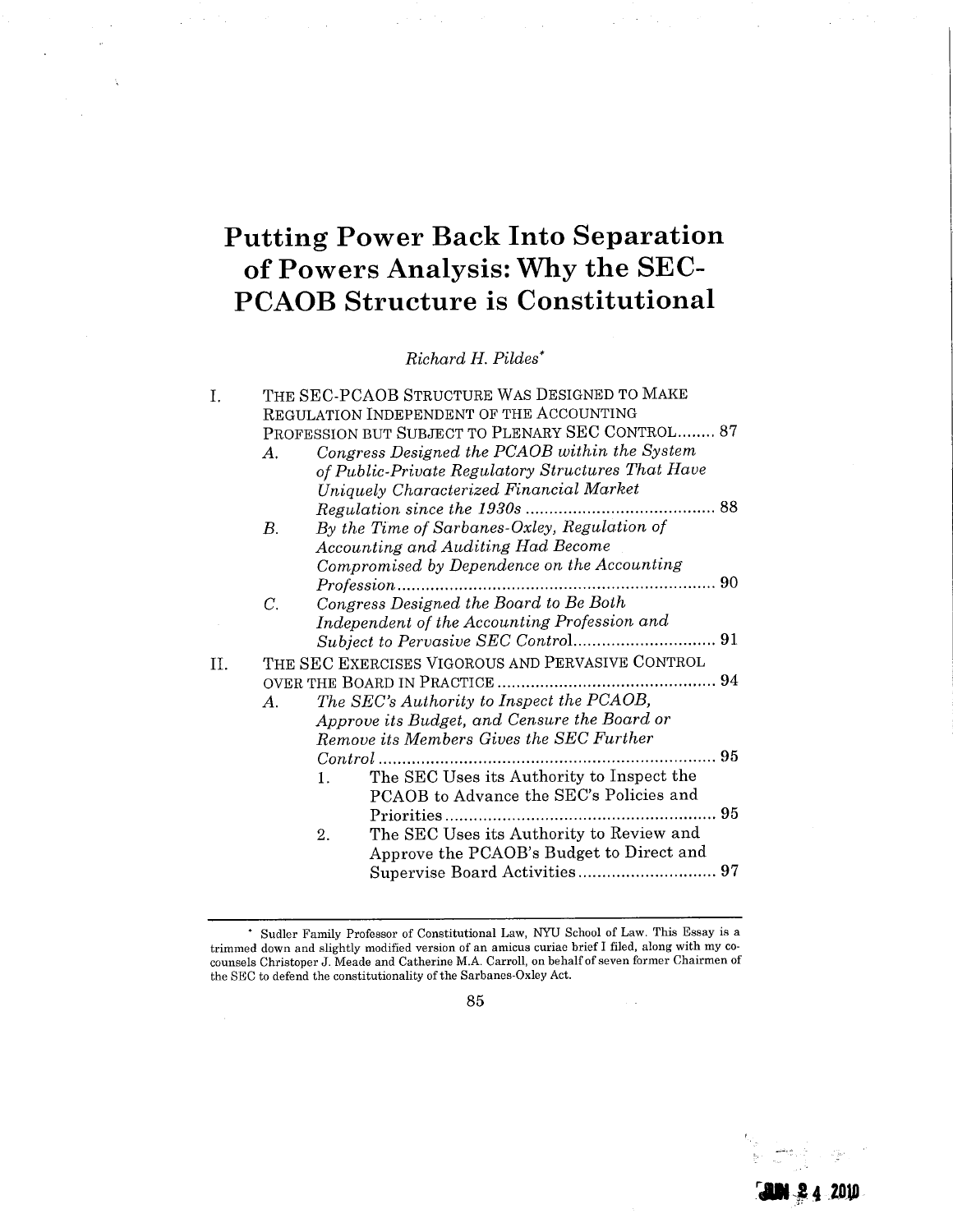#### 86 VANDERBILT LAW REVIEW EN BANC [Vol. 62:85

|  | -92 - | The SEC's Power to Censure the Board or<br>Remove its Members Provides a Further |
|--|-------|----------------------------------------------------------------------------------|
|  |       |                                                                                  |
|  |       |                                                                                  |

Separation-of-powers analysis of administrative structures does not, and should not, take place in a legal vacuum that ignores the reasons Congress designs agencies in particular ways and the institutional context in which these agencies actually function. This is particularly true in the exceptionally complicated domain of financial regulation. That arena has long been characterized by a unique set of institutional structures and relationships unlike any other area of federal administration. Thus, my aims in this Essay are twofold: to explain the historical context and reasons that led Congress to design the administrative structure at issue in Free Enterprise Fund,<sup>1</sup> and to provide a realistic account of how that structure actually functions in practice. You can consider this Essay, then, a kind of "Brandeis brief." The Supreme Court needs to approach this case, in my view, with a rich understanding of the unique, long-established structures of financial regulation and an appreciation for how the administrative structures at issue in Free Enterprise Fund actually work. With a clear understanding of these elements in mind, the Court should find that the Sarbanes-Oxley Act is constitutionaL.

In creating the Public Company Accounting Oversight Board ("PCAOB" or "Board"), Congress built on seven decades of experience concerning financial regulation. As advised by experienced regulators and other experts, Congress designed the PCAOB to be independent of the accounting profession, but under the complete control and authority of the Securities and Exchange Commission ("SEC"). The SEC-PCAOB structure is a logical outgrowth of unique public-private regulatory partnerships that have long characterized financial regulation. Since the 1930s, the SEC has exercised power over an integrated regulatory system that includes private-sector, selfregulatory organizations ("SROs"), such as the New York Stock Exchange ("NYSE") and the National Association of Securities Dealers ("NASD," now the Financial Industry Regulatory Authority, ("FINRA")), and the Municipal Securities Rulemaking Board. In creating the PCAOB, Congress built upon this longstanding structure but gave the SEC even more pervasive powers over the Board. Congress did so precisely to ensure the unified, coherent

1. Free Enter. Fund v. PCAOB, 129 S. Ct. 2378 (2009) (granting cert).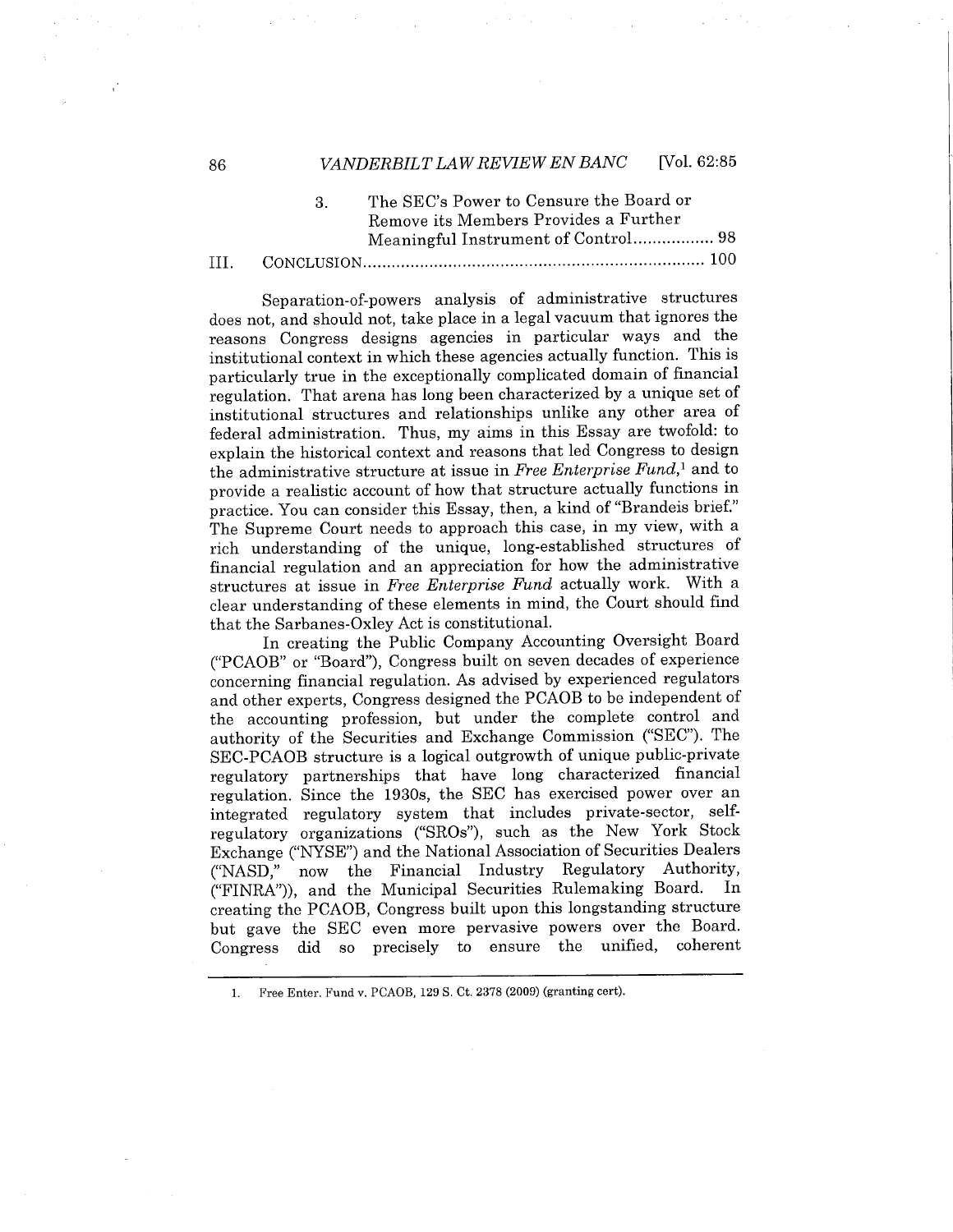administration of financial regulation that can come only from comprehensive SEC control.

Moreover, the SEC's complete power over the Board is not just a matter of legal authority, but of fact. In the seven years since Sarbanes-Oxley was enacted, the SEC has used its arsenal of powers vigorously and continuously to ensure that PCAOB rules and practices conform to SEC policies. The SEC's authority has spawned close, ongoing coordination between the two bodies. The pervasive powers Congress gave the SEC have thus translated in practice into comprehensive SEC control and oversight of the Board's actions.

Viewed in this proper context, the constitutional challenges to the PCAOB should be rejected. Whatever the nature of its authority to remove PCAOB members, the SEC's comprehensive power over the Board, in law as well as fact, enables the SEC to direct the Board's every action and effectively to preclude any Board member from defYing the Commission's policy choices. Contrary to the rhetoric of the Board's opponents, this case presents no question of an independent agency inside an independent agency, or, as the dissenting judge on the D.C. Circuit put it, of "Humphrey's Executor squared."2 The Board is not an independent agency. Congress designed the Board to be independent of the accounting profession, but completely subordinate to the SEC-and that objective has been realized in practice. As long as the SEC itself is constitutional, the SEC-Board structure is constitutional.

#### i. THE SEC-PCAOB STRUCTURE WAS DESIGNED TO MAKE REGULATION INDEPENDENT OF THE ACCOUNTING PROFESSION BUT SUBJECT TO PLENARY SEC CONTROL

Based on testimony and information from experienced regulators, Congress designed the SEC-Board structure with several aims: to secure independence of the Board from the accounting profession; to ensure efficient, unified, and coherent regulation by putting the Board under the plenary authority of the SEC; to facilitate competent administration by enabling the Board to pay competitive salaries; to guarantee sustained focus and commitment to the Board's mission by giving it a dedicated source of funding; and to realize fair, impartial administration by limiting potential congressional

<sup>2.</sup> Free Enter. Fund v. PCAOB, 537 F.3d 667, 686 (D.C. Cir. 2008) (Kavanaugh, J., dissenting).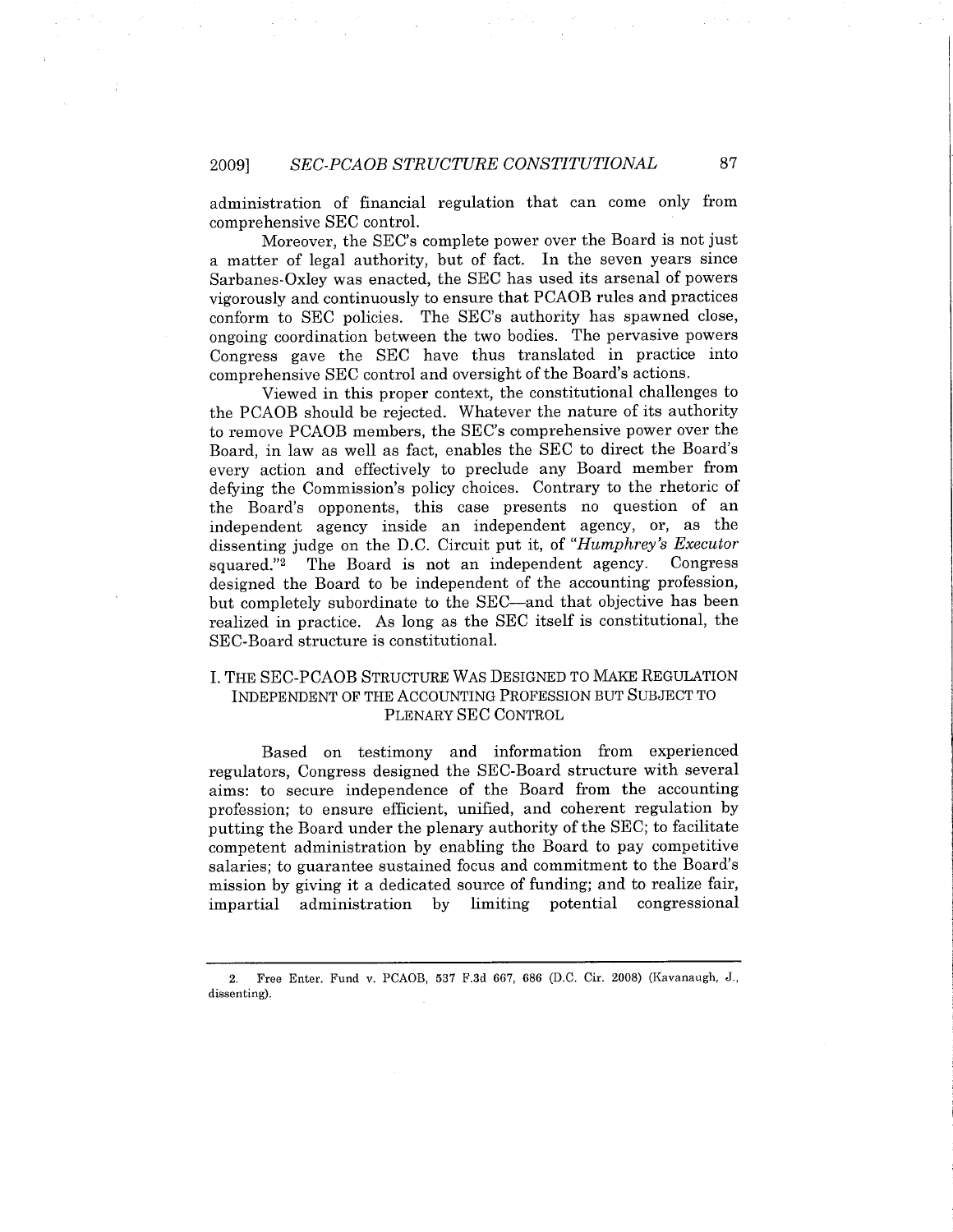interference with the Board. The separation of powers.

legitimate. None is at odds with the separation of powers.<br>In creating the SEC-Board relationship, Congress also did not In creating the SEC-Board relationship, a logical outgrowth of draft on a blank slate. The Board's design was a logical order when  $\frac{m}{n}$ decades of public-private regulatory partnerships that uniquely characterize national regulation of the financial markets. The industry's SROs, such as the NYSE-private, quasi-governmental bodies responsible for standard-setting and discipline, subject to SEC plenary control-provided the regulatory framework within which the former Chairmen testified and Congress acted in designing the PCAOB. In creating the Board, Congress built upon decades of experience with these structures. To the extent Sarbanes-Oxley departs from that experience, it consistently does so to *increase* the SEC's control over the Board even beyond that which the SEC has over the SROs.

# A. Congress Designed the PCAOB within the System of Public-Private Regulatory Structures That Have Uniquely Characterized Financial

Market Regulation since the 1930s<br>Since its creation in the wake of the 1929 market crash, the Since its creation in the wake of  $T_{\text{max}}$  the 11 S capital markets through a unique SEC has regulated the U.S. capital private enterprise.<sup>73</sup> A central "partnership between government and private enterprise."3 A central pilar of this unique regulatory regime, with no counterpart in other areas of national regulation, is the principle of industry selfregulation, under which "the industry regulates itself through various self-regulatory organizations (SROs) overseen by the SEC."4 SROs include securities exchanges such as the NYSE, as well as FINRA (formerly the NASD), which regulate the over-the-counter securities

market.5 Self-regulatory organizations long predate the creation of the SEC—the NYSE, for example, was formed in 1792—and "have enjoyed congressionally delegated quasi-governmental powers to discipline their members for nearly 70 years."<sup>6</sup> In various statutes beginning congressionally delegated quasi-governmental powers to discipline their members for nearly 70 years.  $\frac{1}{1934}$  ("Exchange Act"), Congress with the Securities Exchange  $\sim$ 

<sup>3.</sup> Silver v.  $1$ . Stock Exchanger Protection Issues 4. Accounting Reform and  $\sum_{i=1}^{\infty}$  Protection Banking, Hous, and Other Plus General David  $Comparies: Hearings$   $\frac{S}{S}$   $\frac{S}{S}$   $\frac{S}{S}$   $\frac{S}{S}$   $\frac{S}{S}$   $\frac{S}{S}$   $\frac{S}{S}$   $\frac{S}{S}$   $\frac{S}{S}$   $\frac{S}{S}$   $\frac{S}{S}$   $\frac{S}{S}$   $\frac{S}{S}$   $\frac{S}{S}$   $\frac{S}{S}$   $\frac{S}{S}$   $\frac{S}{S}$   $\frac{S}{S}$   $\frac{S}{S}$   $\frac{S}{S}$   $\frac{S}{S}$   $\$ 552 (2002) (hereinafter Accounting Reform Hearings) (statement of Comptroller General David

M. Walker).

<sup>5.</sup> Id.

<sup>6.</sup> NASD v. SEC, 431 F.3d 803,807 (D.C. Cir. 2005).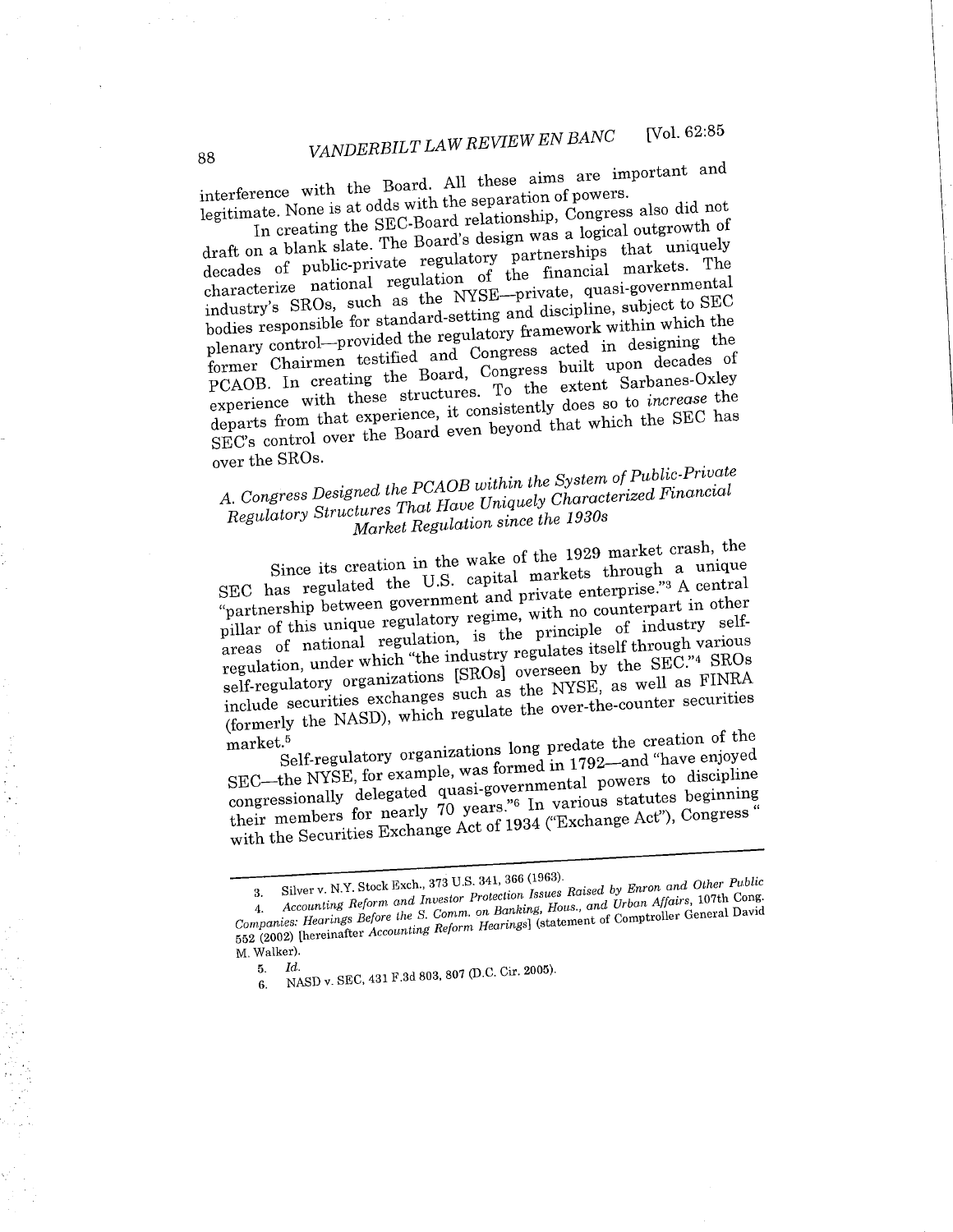### 2009) SEC-PCAOB STRUCTURE CONSTITUTIONAL <sup>89</sup>

'delegated government power' to SROs . . . 'to enforce. . . compliance by members of the industry with both the legal requirements laid down in the Exchange Act and ethical standards going beyond those requirements.' "7 SROs' wide-ranging responsibilities include rulemaking, examining member firms for compliance with those rules, and taking disciplinary action against members that fail to comply, as well as professional activities such as testing, training, and licensing, dispute resolution, investor education, and market monitoring.<sup>8</sup>

SROs, though private entities, act pursuant to SEC oversight and control.9 The SROs have "no authority to regulate independently of the SEC's control."<sup>10</sup> SROs must obtain the Commission's approval before enacting or amending any rule, $^{11}$  and the Commission may amend or abrogate the rules of any SRO.<sup>12</sup> The Commission also "closely supervises and approves" SRO disciplinary processes and may "fully revisit<sup>[]</sup> the issue of liability, and can completely reject or modifY" SRO disciplinary decisions,13 Thus, the legal authority of the SROs "ultimately belongs to the SEC."14

In light of the SEC's numerous powers of control and oversight, the SEC has long been understood to have "plenary power" over the SROs,15 Indicative of that authority, the SEC's role in approving and regulating SRO actions and rules has been held to immunize some regulated SRO practices from antitrust liability. 16 Similarly, the Commission's role in reviewing and approving SRO rules means that such rules may preempt conflicting state law.<sup>17</sup> Regulation of the financial markets has thus long entailed a unique set of public-private

12. Id. § 78s(c); see also Bus. Roundtable v. SEC, 905 F.2d 406, 408-09 (D.C. Cir. 1990).

13. NASD v. SEC, 431 F.3d 803, 806 (D.C. Cir. 2005); see also 15 U.S.C. §§ 78s(d), (e) (2006); Schultz v. SEC, 614 F.2d 561, 568 (7th Cir. 1980).

14. NASD, 431 F.3d at 806.

15. Bus. Roundtable, 905 F.2d at 409; see also Credit Suisse First Boston Corp. v. Grunwald, 400 F.3d 1119, 1130 (9th Cir. 2005).

16. See Gordon v. N.Y. Stock Exch., 422 U.S. 659 (1975) (holding fixed commission rate practices immune); United States v. Natl Ass'n of Secs. Dealers, Inc., 422 U.S. 694 (1975) (holding securities dealers' pricing practices in secondary mutual funds markets immune).

17. See, e.g., Credit Suisse, 400 F.3d at 1128,1132.

<sup>7.</sup> Credit Suisse First Boston Corp. v. Grunwald, 400 F.3d 1119, 1128 (9th Cir. 2005) (quoting S. Rep. No. 94.75, at 23 (1975)).

<sup>8.</sup> See Accounting Reform Hearings, supra note 4, at 570 (statement of NASD Chairman Robert Glauber).

<sup>9.</sup> See Gordon v. NY. Stock Exch., 422 U.S. 659, 667 (1975).

<sup>10.</sup> S. Rep. No. 94-75, at 23 (1975); see also 15 U.S.C. § 78s (2006) (delineating SEC oversight of SROs).

<sup>11. 15</sup> U.s.C. § 78s(b) (2006).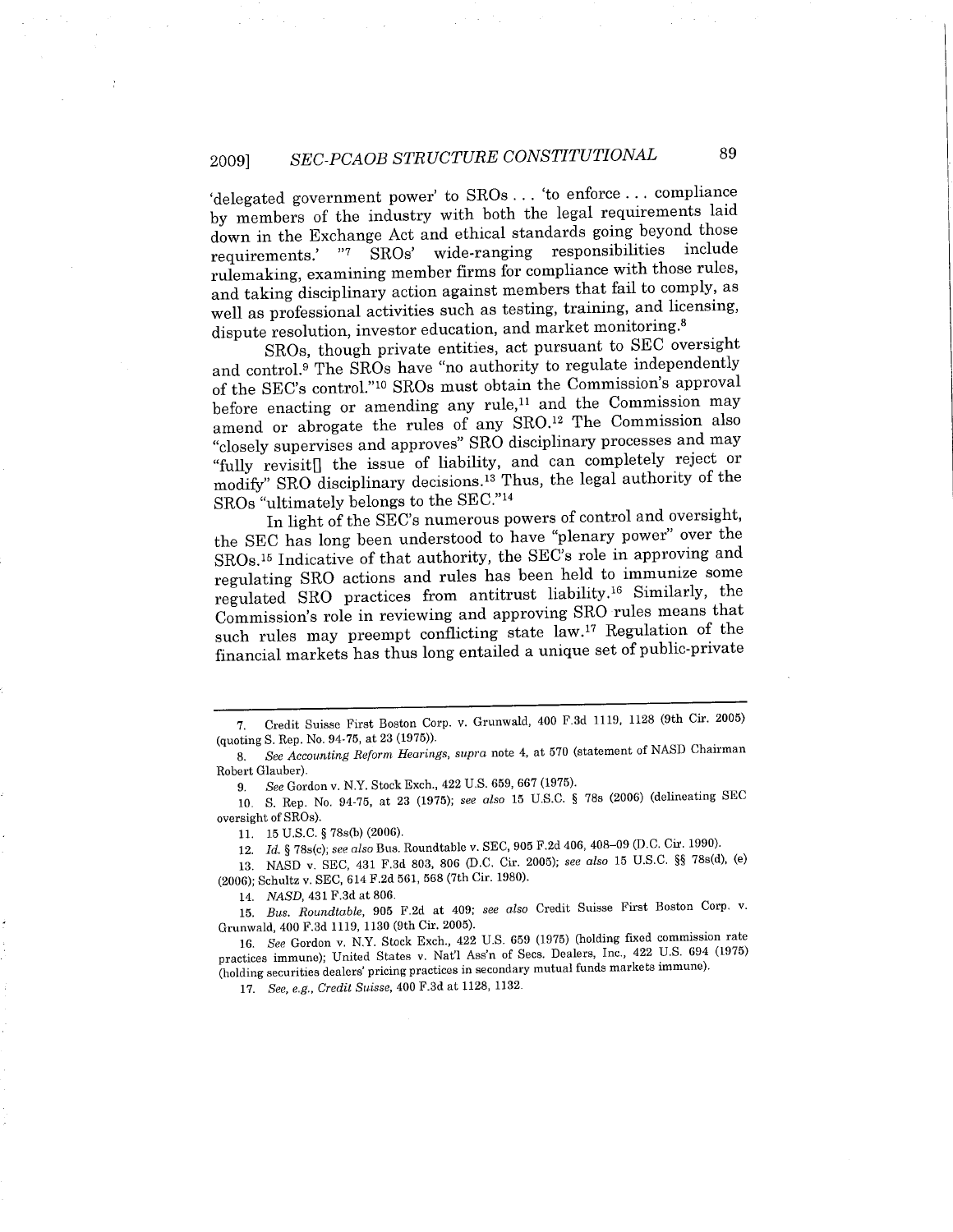regulatory partnerships, with the SEC at the top of this system to ensure its overall effectiveness, efficiency, and coherence.

#### B. By the Time of Sarbanes-Oxley, Regulation of Accounting and Auditing Had Become Compromised by Dependence on the Accounting Profession

Before Sarbanes-Oxley, the principle of self-regulation similarly shaped SEC regulation of financial reporting and auditing. The Commission relied on and deferred to the private sector to set and enforce financial reporting and auditing standards.<sup>18</sup>

Even before the collapse of Enron, however, experts within and outside the accounting industry concluded that this system of selfregulation of auditing and accounting practices had become inadequate. In numerous hearings leading up to enactment of Sarbanes-Oxley, Congress heard extensive testimony on the existing system's failure to prevent financial misstatements and fraud. The consensus view of witnesses and members of Congress was that these failings were due to the accounting industry's capture and domination of the regulatory regime. As Senator Kohl summarized the testimony before Congress, "the current system of self-regulation. . . has been the root of many of the frauds being revealed today."19

Congress was advised repeatedly to create a "truly independent" overseer that would not be hostage to the regulated industry.2o Part of the problem was that existing entities, like the Public Oversight Board ("POB"), relied on peer review to oversee auditing practices. As former SEC Chairman Roderick M. Hils testified, "the almost universal view is that peer review of accounting firms is not providing sufficient quality control."21 Chairman Pitt agreed that "the current system of peer review is not working. You have firm-on-firm review. It doesn't provide the kind of discipline that

<sup>18.</sup> See Accounting Reform Hearings, supra note 4, at 552 (statement of Comptroller General Walker).

<sup>19. 148</sup> Cong. Rec. S6758 (daily ed. July 15, 2002); see also 148 Cong. Rec. S6330 (daily ed. July 8, 2002) (statement of Sen. Sarbanes); Accounting Reform Hearings, supra note 4, at 71-72 (statement of former SEC Chairman Ruder); id. at 897 (testimony of POB Chairman Bowsher).

<sup>20.</sup> Accounting Reform Hearings, supra note 4, at 21-22, 24-25, 898.

<sup>21.</sup> H.R. 3763, the Corporate and Auditing Accountability. Responsibility. and Transparency Act of 2002: Hearings Before the H. Comm. On Fin. Servs., 107th Cong. 257 ("CAARTA Hearings").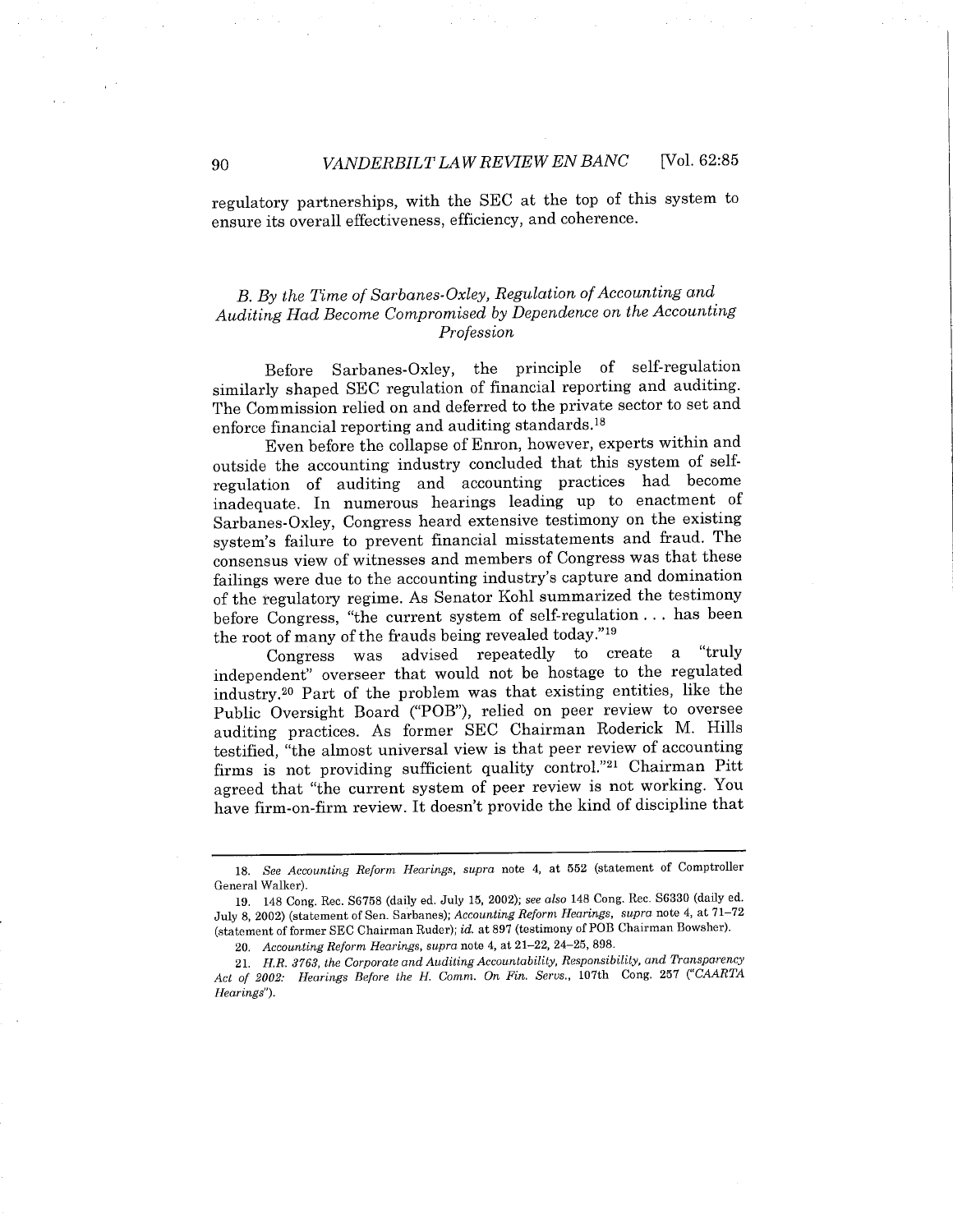#### 2009] SEC-PCAOB STRUCTURE CONSTITUTIONAL 91

we need."22 Former SEC Chairman Harold Wiliams, under whose chairmanship the POB had been created, also agreed that "events over the intervening years have demonstrated that (the POB) does not meet the needs and is not adequate.23 He reported that "as the Big 8 has become the Big 5," peer review had become "too incestuous"; since the POB's creation in 1977, no firm had ever given another firm a negative review. 24

In addition, experts testified that the self-regulating entity for accounting was compromised by its dependence on the accounting profession for funding. Without adequate dedicated funding, this entity was "beholden for its funding to the very people it (was) supposed to oversee."25 Congress learned, for example, that the industry had decided to cut off funding for reviews of the major accounting firms that one such entity was conducting at the Commission's request.26

Apart from the need for a body independent of the accounting profession, Congress heard testimony that this new entity must be subject to complete SEC control. Thus, SEC Chairman Pitt advised that:

(c)ritical regulatory functions, including quality control and discipline, should be moved from the profession to an independent regulatory body that is completely or substantially free from influence or funding by the profession, and is subject to comprehensive and vigorous SEC oversight. 27

#### C. Congress Designed the Board to Be Both Independent of the Accounting Profession and Subject to Pervasive SEC Control

In light of these concerns, Congress designed the new oversight board with the overriding goal of ensuring its independence from the accounting profession. As Senator Sarbanes explained, the failings of self-regulation in the accounting area was "obviously one of the reasons we are moving, in this legislation, to an independent public company accounting oversight board."2s Senator Levin agreed that designing the oversight board to be "free of domination by either

<sup>22.</sup> The Enron Collapse: Implications to Investors and the Capital Markets, Part 2: Hearings Before the Subcomm. on Capital Markets. Insurance. and Gov't Sponsored Enterprises of the H. Comm. on Fin. Servs., 107th Cong. 48 (2002) [hereinafter Enron Collapse Hearing].

<sup>23.</sup> Accounting Reform Hearings, supra note 4, at 24-25.

<sup>24.</sup> Id.

<sup>25.</sup> Id. (testimony of former SEC Chairman Williams).

<sup>26.</sup> Id. at 897 (testimony of POB Chairman Bowsher).

<sup>27.</sup> CAARTA Hearings, supra note 21, at 307.

<sup>28. 148</sup> Cong. Rec. S6330 (daily ed. July 8, 2002).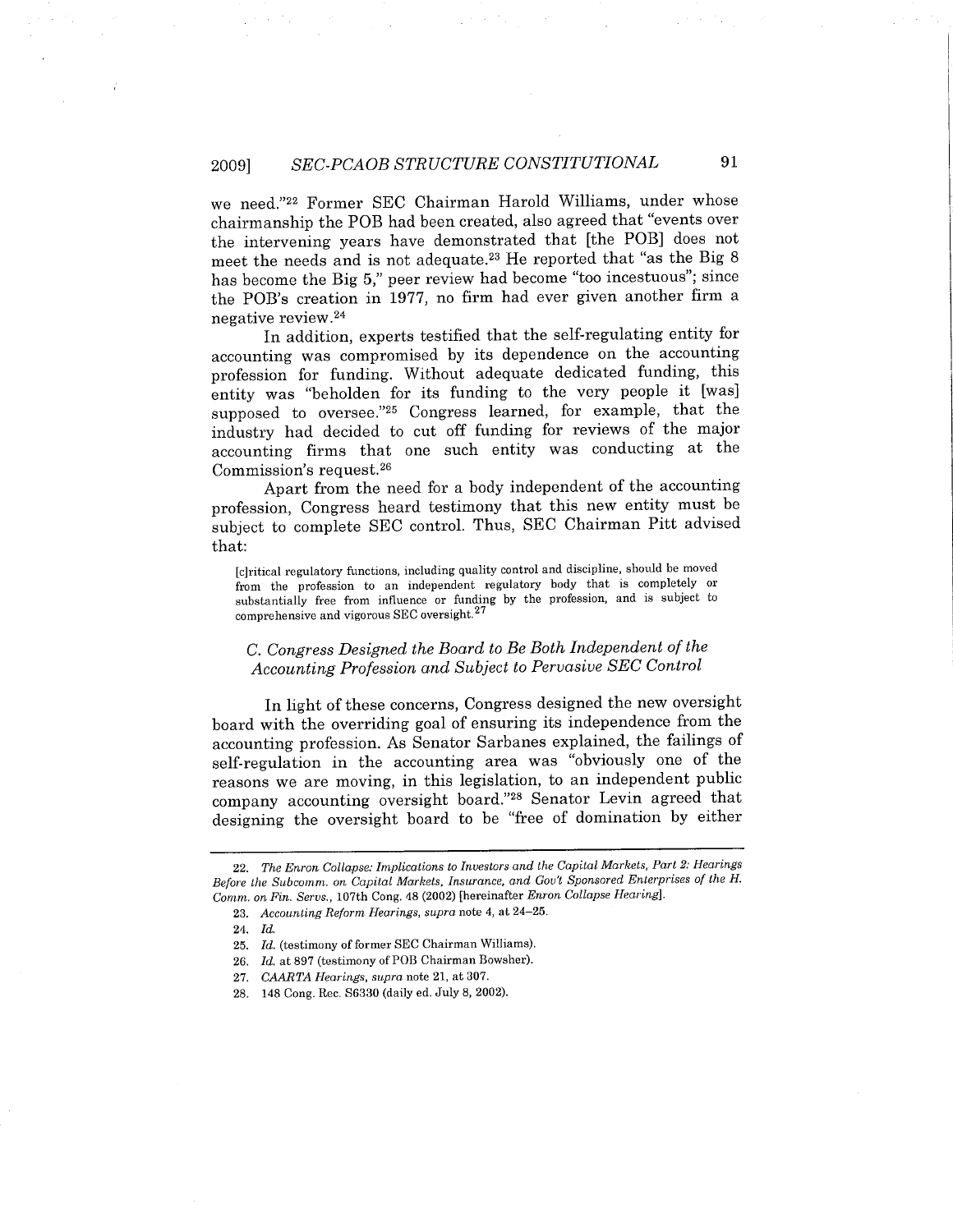accounting or corporate interests" and liberating the standard-setting process from the "direct control of the accounting industry" was "one of the most important changes" the new legislation would make.29

To achieve these objectives, Congress borrowed from the financial system's existing regulatory institutions and long tradition of public-private partnership, while adding even greater safeguards to make the new board more independent from the profession than existing SROs were with respect to the elements of the securities industry they oversaw,30 Like existing SROs, the new board would have authority to propose rules and standards, examine firms for compliance, and propose sanctions for noncompliant firms. Thus, the PCAOB was essentially an extension of the SRO model that had structured securities regulation for 70 years (and continues to do so in many areas today).

To ensure the Board's independence, Congress accepted the recommendations of experienced regulators that the Board have a guaranteed source of funding not dependent on voluntary industry contributions.31 Instead, Congress adopted an industry-funded dedicated fee structure similarlto those long used in other contexts, such as for the Municipal Securities Rulemaking Board, which also functions under SEC control.32 As former SEC Chairman Hils put it, the new overseer "should not need to 'pass the hat.' "33 Congress also recognized that dedicated funding would allow the Board to compensate employees at competitive levels high enough to attract a "strong, well-trained, and experienced staff, of sufficient size to carry out (the Board's) responsibilities."34

<sup>29. 148</sup> Cong. Rec. S6566 (daily ed. July 10, 2002).

<sup>30.</sup> See, e.g., Accounting Reform Hearings, supra note 4, at 1091-92; id. at 1099-1100; id. at 21 (testimony of former SEC Chairman Ruder) (urging the creation of a "new, separate audit supervisory board. . . modeled on the private sector (FASB) and perhaps on the self-regulatory system of the NASD"); id. at 527-30, 571-73 (testimony of NASD Chairman Robert R. Glauber) (suggesting new private-sector regulator modeled on NASD). The PCAOB's statutory designation as a private, nonprofit corporation, see 15 U.S.C. §§ 7211(a), (b) (2006), thus reflects the Board's roots in the SRO tradition. The SROs were private-sector organizations, and many experts urged Congress to borrow from that model in order to achieve the comparative resource, staffing, and infrastructure advantages that private organizations enjoyed over government entities. See Accounting Reform Hearings, supra note 4, at 532-33, 579 (testimony and statement of Prof. Joel Seligman); id. at 583-84 (statement of Prof. John C. Coffee, Jr.); id. at 527-30, 571-73 (testimony and statement of NASD Chairman Glauber).

<sup>31.</sup> See 15 U.S.C. § 7219 (2006).

<sup>32.</sup> Id. § 780-4(b)(2)(J).

<sup>33.</sup> CAARTA Hearings, supra note 21, at 264.

<sup>34.</sup> S. Rep. No. 107.205. at 7 (2002).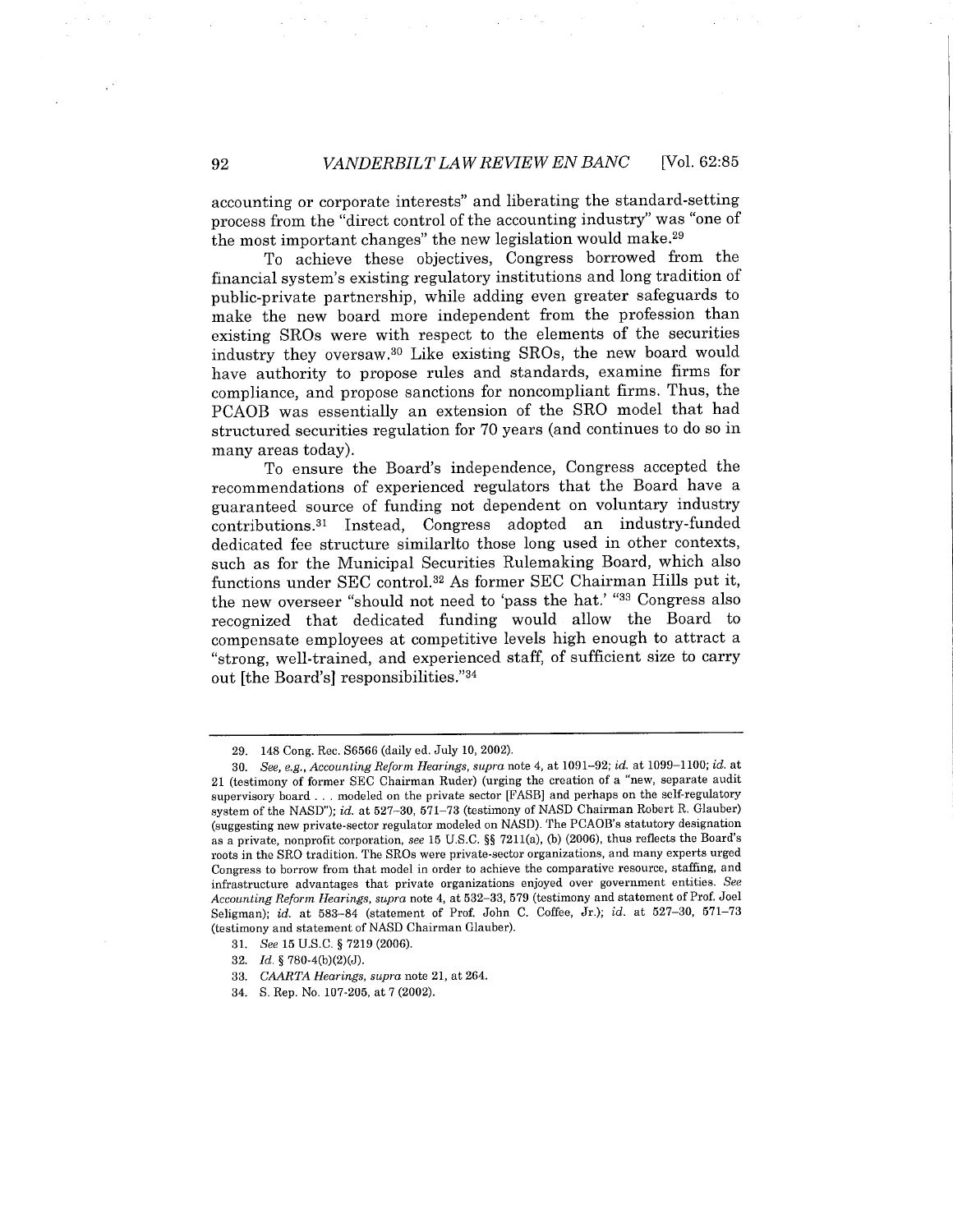#### 2009) SEC.PCAOB STRUCTURE CONSTITUTIONAL 93

Congress similarly adopted other structural features to enhance the Board's independence from the accounting profession. Congress imposed, for example, strict limits on Board member ties to industry.35 While ensuring the Board's independence, Congress also built on the SEC's relationships with the SROs to guarantee that the Board would function under the full authority and complete control of the SEC. Thus, many statutory oversight rules governing SROs generally were applied to the PCAOB in Sarbanes-Oxley.36

But Congress also subjected the Board to even greater SEC authority than the Commission had over the SROs. Thus, unlike SROs, PCAOB members are appointed by the SEC, after consultation with the Secretary of the Treasury and the Chairman of the Federal Reserve's Board of Governors.37 Unlike SROs, the PCAOB's budget is subject to SEC approval.38 And while the PCAOB, unlike the SROs, has the power to compel production of documents and testimony, it can do so only by seeking issuance of a subpoena by the SEC.39 Thus, as even one of the academic amici supporting the challenge to the Act has put it in prior academic writing, the Board "is squarely under the thumb of the SEC's oversight and control."40

Finally, Congress rejected other possible alternative structures for the Board for sound, legitimate reasons. For example, Congress was advised that an entirely new, stand-alone agency would likely spawn jurisdictional battles, create redundant regulation, or make it hard to ensure regulatory coherence. Former Chairman Breeden warned, for example, that creating a new entity with an overlapping portfolio, but outside the Commission's control, would lead to turf wars and inefficiency and would "lose the benefit of nearly 70 years" of SEC regulatory experience.41 Only by putting the Board under effective SEC oversight and control could Congress ensure an efficient and unified regulatory regime. Subjecting the Board to SEC review would "assure that the Board's policies are consistent with the administration of the federal securities laws,"42 and alleviate the

<sup>35.</sup> See 15 u.s.C. §§ 7211(e)(2), (3) (2006).

<sup>36.</sup> Compare, e.g., 15 U.s.C. §§ 78q(b)(1), 78s(c) (2006), with id. § 7217(a), (b)(5); see also S. Rep. No. 107-205, at 12 ("The rules for SEC oversight of the Board are generally the same as those that apply to SEC oversight of the (NASD).").

<sup>37.</sup> See 15 U.S.C. § 7211(e)(4) (2006); see also S. Rep. No. 107-205, at 6-7.

<sup>38.</sup> See 15 U.S.C. § 7219(b) (2006).

<sup>39.</sup> Id. § 7215(b)(2)(D).

<sup>40.</sup> A.C. Pritchard, The Irrational Auditor and Irrational Liability, 10 LEWIS & CLARK L. REV. 19, 35 (2006).

<sup>41.</sup> CAATA Hearings, supra note 21. at 158-59.

<sup>42.</sup> S. Rep. No. 107-205, at 12.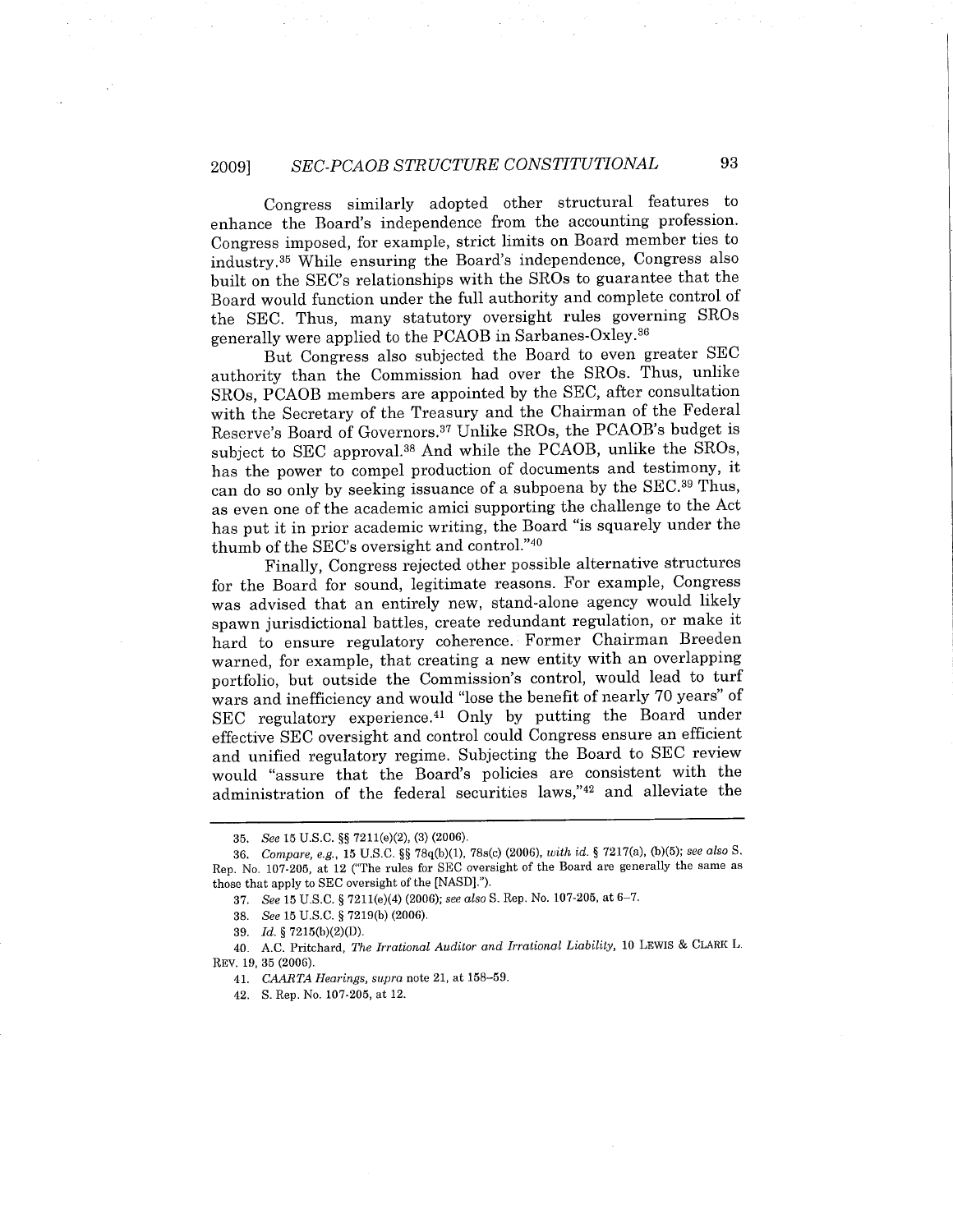possibility that the PCAOB might duplicate SEC enforcement efforts.43

At another possibility, Congress considered requiring the SEC itself to carry out the expanded standard-setting and disciplinary functions contemplated by Sarbanes-Oxley. But this suggestion quickly foundered on the fact, as many testified, that the SEC lacked sufficient staff and resources to take on these new responsibilities without diluting its other priorities.44 Moreover, simply increasing the SEC's funding would not have achieved the long-recognized benefits of the SRO structure. The ability to attract and retain experienced professionals focused on specific policy priorities and able to provide their own expert advice to the SEC is the essential and unique benefit of the PCAOB, as of the SROs. That ability would be compromised were the Board's functions simply located inside the SEC. Relatedly, merely increasing the SEC's budget would not have assured that the funds were spent on the accounting problems Congress sought to remedy, given competing, and potentially shifting, SEC priorities. Congress sought to establish an entity with a sustained, focused commitment to the problem at hand and, thus, created a source of funding dedicated directly to that entity.

Thus, in fashioning the PCAOB, Congress designed the Board as an extension of the SRO model that had structured securities regulation for 70 years (and continues to do so today). Congress built upon and modified that design to create a regulatory system that would be free from capture by the regulated profession and subject to comprehensive oversight by the SEC.

#### II. THE SEC EXERCISES VIGOROUS AND PERVASIVE CONTROL OVER THE BOARD IN PRACTICE

For constitutional purposes, it suffices that the SEC has comprehensive de jure authority over the Board. Any doubt on that score, however, should be removed by the fact that, not only does the SEC possess these powers in principle, but the SEC exercises them vigorously in practice. The profound power the SEC possesses and

<sup>43.</sup> See 148 Cong. Rec. H4479 (daily ed. July 10, 2002) (statement of Rep. LaFalce).

<sup>44.</sup> See Accounting Reform Hearings, supra note 4, at 38 (testimony of former SEC Chairman Levitt) ("(T)he SEC is pretty stretched right now in terms of resources."); id. at 119 (testimony of Paul Volcker, former Chairman of the Federal Reserve Board) (SEC was insufficiently funded and lacked "sufficient staff to do the review process that it needs to do"); id. at 223 (testimony of former SEC Chief Accountant Turner) ("Obviously, the SEC does not have the resources or the talent right now" to serve as an "uber-auditor").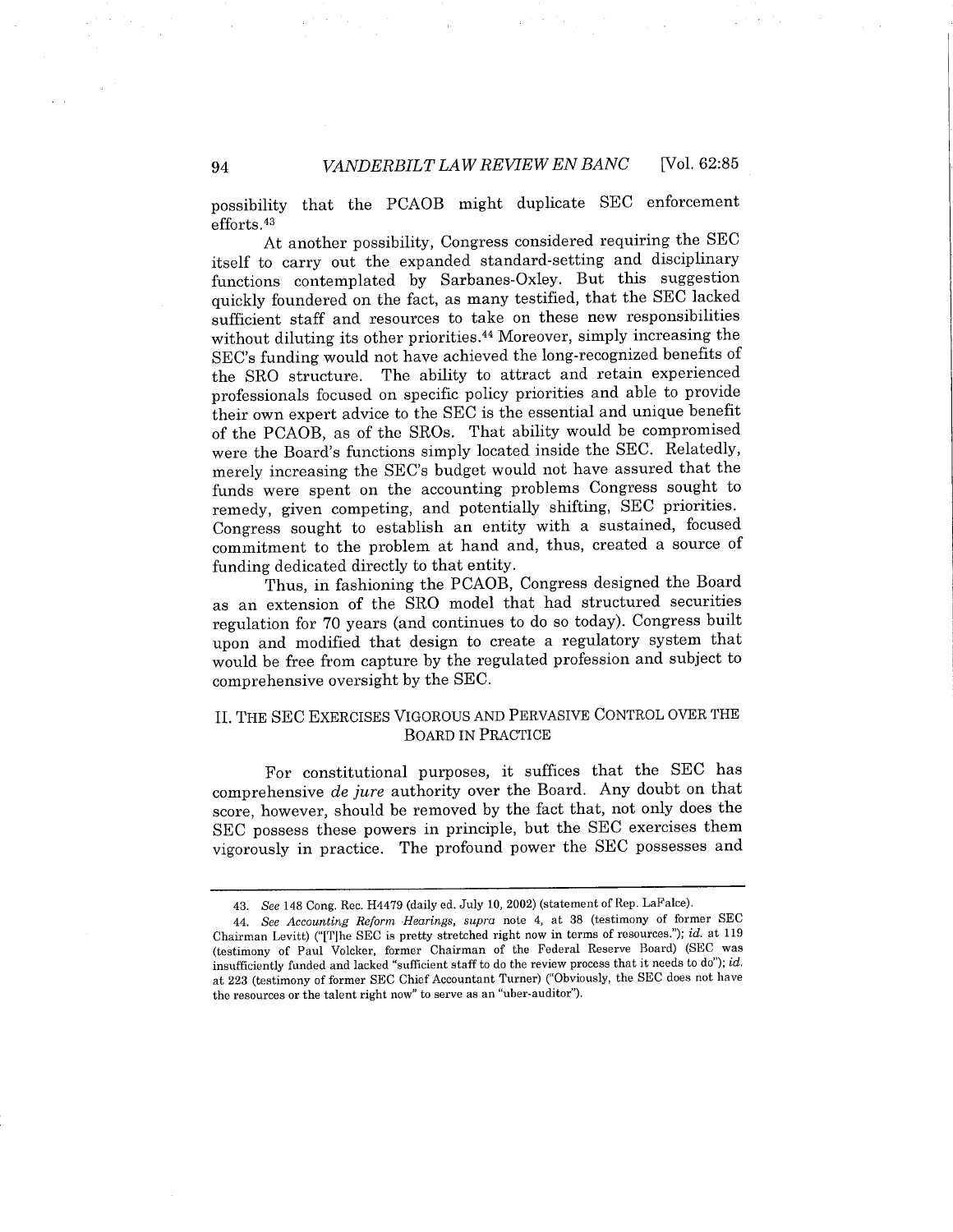exercises makes clear that (1) Board members are inferior officers and (2) Board members are completely subordinate to the SEC, regardless of the structure of the SEC's removal power.

#### A. The SEC's Authority to Inspect the PCAOB, Approve its Budget, and Censure the Board or Remove its Members Gives the SEC Further Control

The SEC has an arsenal of general powers over the Board. It has the power to inspect the Board's activities, to approve and therefore control the Board's budget, to relieve the Board of particular functions, and to censure and remove Board members. In the few years of the Board's existence, the SEC has already used many of these weapons to ensure that the Board is carrying out SEC policy. As even one of the challenger's amici acknowledges, "(t)he bottom line is that if the SEC believes that the PCAOB is not regulating in a sufficiently vigorous fashion, the SEC has all the power it needs to correct that deficiency."45

#### 1. The SEC Uses its Authority to Inspect the PCAOB to Advance the SEC's Policies and Priorities

Under the 1934 Exchange Act and subsequent amendments, the SEC may examine the records of self-regulatory organizations any time the Commission deems it necessary or appropriate.46 Sarbanes-Oxley made these provisions applicable to the PCAOB,<sup>47</sup> thereby giving the Commission authority to examine the Board's records and otherwise inspect the Board's implementation of its statutory authority.

In practice, this inspection authority has provided the SEC with an important means of supervising the Board's activities. The Commission has used its inspection authority, for example, as one tool to set long-range goals for the Board and to examine whether the Board is fulfiling those expectations. As then-SEC Chairman Wiliam Donaldson described to Congress in 2005:

(T)he Commission and the Board have forged a close working relationship. In addition to coordinating with us on major projects related to auditing matters, the PCAOB has agreed to prepare a long-range strategic plan for its operations and budget as well as a self-assessment of the internal controls for its operations and budget. In addition, the

<sup>45.</sup> Pritchard, supra note 40, at 34.

<sup>46.</sup> See 15 U.S.C. § 78q(b)(l) (2006); see also id. § 78q(a)(1).

<sup>47.</sup> Id. § 7217(a).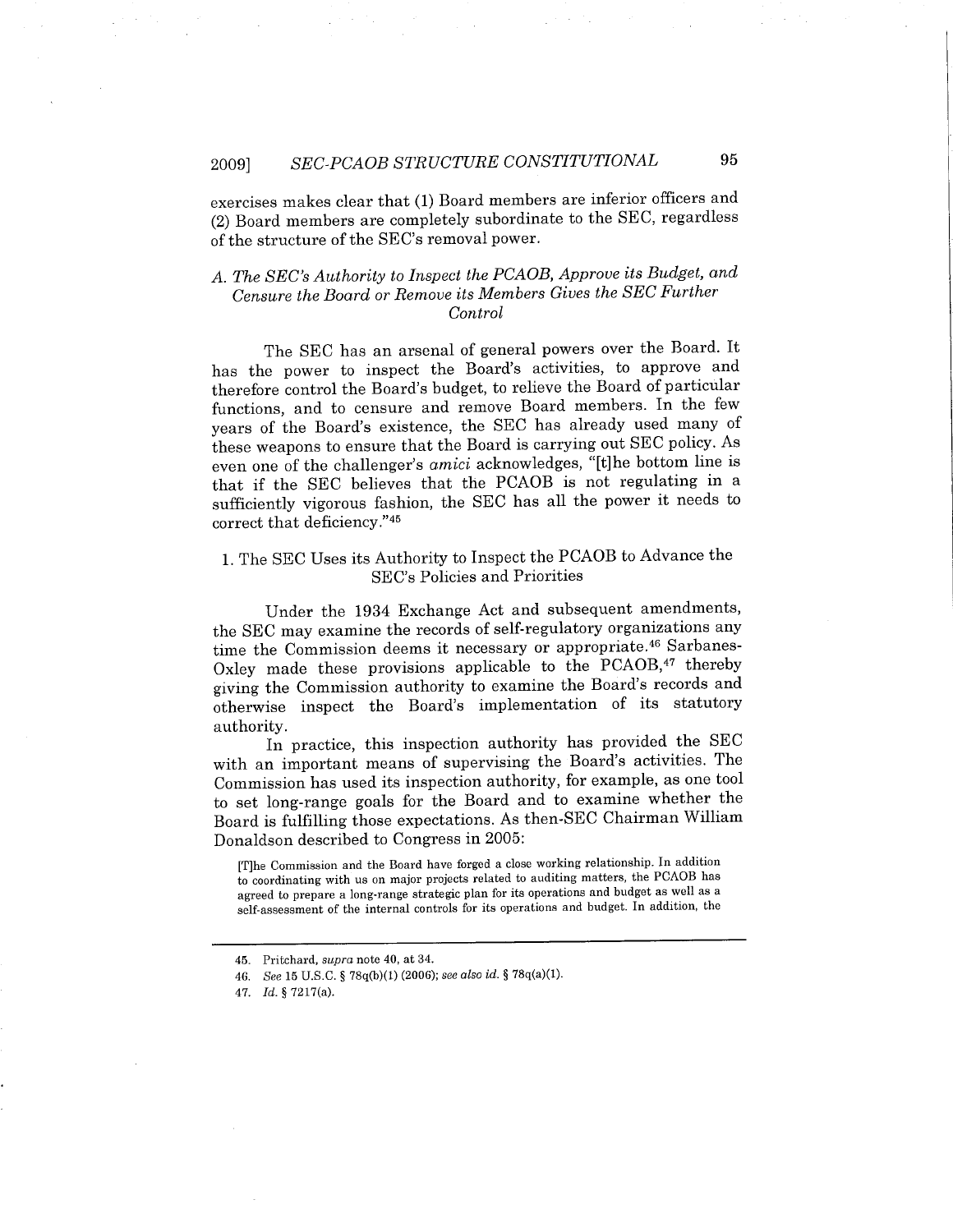Commission is preparing to conduct its initial examination of the PCAOB, as contemplated by Section 107(a) of the Act. We anticipate receiving the strategic plan and self-assessment and commencing our initial examination of the PCAOB prior to our review of the PCAOB's 2006 budget. in accordance with our statutory responsibility to oversee the PCAOB.48

The following year, Chairman Donaldson's successor agreed that the SEC's inspection authority had been "an important aspect of the Commission's general oversight" of the Board.49

SEC oversight of the PCAOB's implementation of internal control audits under section 404 of the Sarbanes-Oxley Act ilustrates this process. Before the adoption of the PCAOB's Auditing Standard No.5, the SEC used its statutory authority to examine the PCAOB's process of inspecting registered accounting firms in order to gather information about implementation of section 404. Chairman Cox thus informed Congress in 2006 that the Commission intended to "focus[] [its] next inspection of the PCAOB on its largest program areainspections of registered public accounting firms under Sarbanes-Oxley 404 and (the existing PCAOB Auditing Standard)" with the goal of "achiev(ing) greater compliance with the Commission's and the PCAOB's own guidance that (internal control) audits be risk-based and cost-effective."5o Chairman Cox elaborated that the purpose of the SEC's inspection would be "to make sure that they are doing what we think they are doing."51

After the PCAOB adopted and the SEC approved the new standard for implementing section 404, the SEC again invoked its inspection authority to monitor whether the PCAOB's inspections were conducted in a manner consistent with the SEC's expectations under the new rules.52 As stated in its order adopting the new standard, the Commission would continue to use its inspection authority to "carefully monitor $\mathbb{I}$ " the implementation of the new standard, including "examin(ing) whether the PCAOB inspections of registered accounting firms have been effective" in achieving the Commission's expectations.<sup>53</sup>

<sup>48.</sup> The Impact of the Sarbanes-Oxley Act: Hearings Before the H. Comni. on Financial Services, 109th Cong. 48 (2005).

<sup>49.</sup> Sarbanes-Oxley at Four: Hearing Before the H. Comm. on Financial Servs. 109th Cong. 63 (2006) (statement of then. Chairman Cox).

<sup>50.</sup> Id.

<sup>51.</sup> Id. at 24-25.

<sup>52.</sup> See Video of SEC Chairman Christopher Cox's statement on the PCAOB auditing standard and definition of "Significant Deficiency" at the SEC's Open Meeting (July 25, 2007), available at http://www.sec.gov/news/press/2007/2007-144.htm.

<sup>53.</sup> Order Approving Proposed Auditing Standard No.5, SEC Release No. 34.56152 (July 27,2007).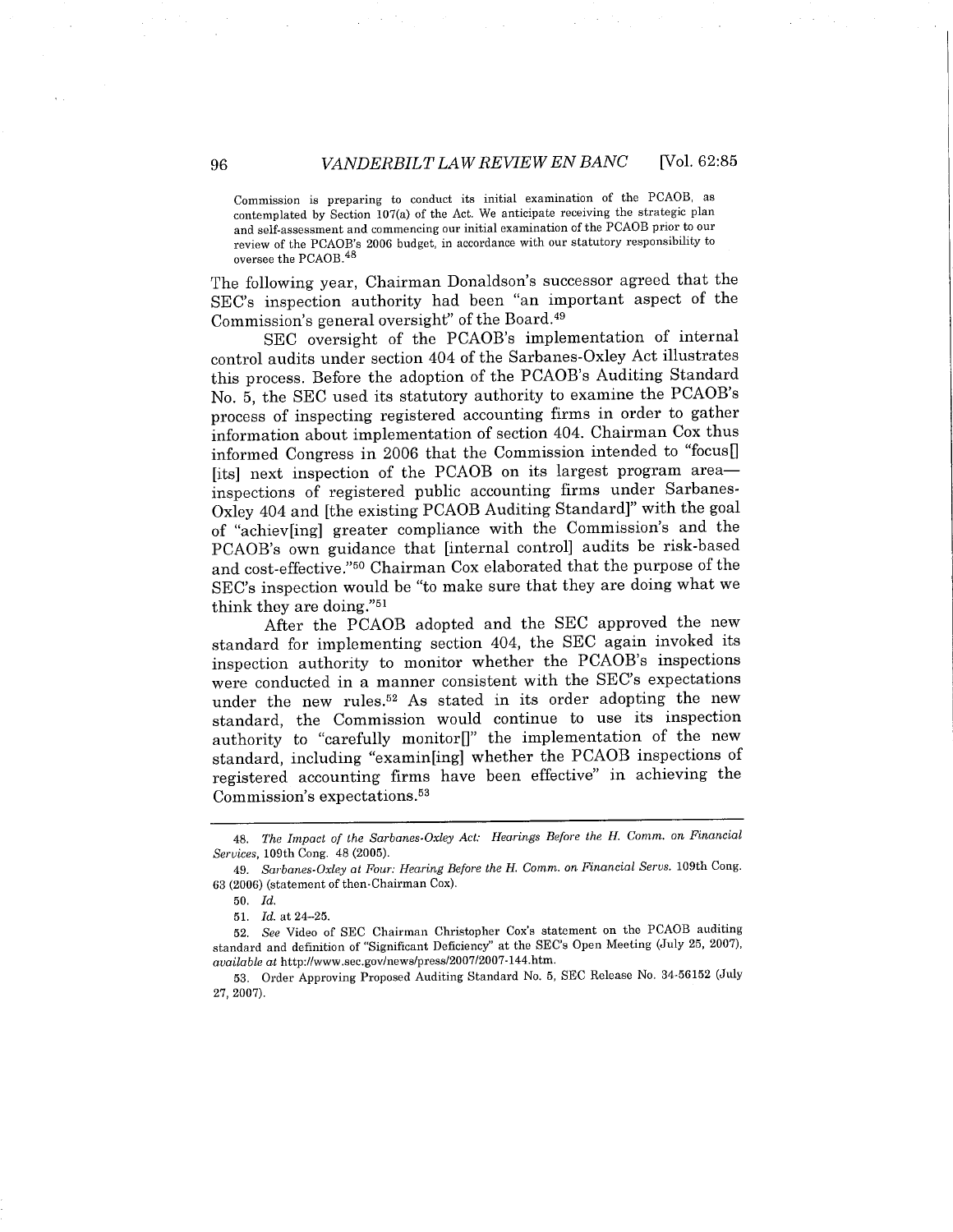#### 2. The SEC Uses its Authority to Review and Approve the PCAOB's Budget to Direct and Supervise Board Activities

The SEC's complete control over the Board's budget provides the SEC with one of its most potent tools to control all the Board's actions. The SEC must approve the PCAOB's annual budgets, as well as the user fees established each year to fund the Board.54 As with the Board's rulemaking and enforcement, the SEC's approval authority has translated in practice into substantial control at all stages of the Board's budgeting process. In particular, the SEC has closely coordinated with the PCAOB in developing the Board's annual budgets, even establishing a formal review process for doing so. Moreover, the SEC has used that authority to influence the Board's conduct of its other statutory responsibilities. As Christopher Cox, SEC Chairman from 2005 to 2009, has explained, the SEC and the PCAOB "discuss things in development" so that "before the SEC would have to take formal action after the fact to try and influence or adjust or reverse some action, these things are well understood and worked out to start with."55

As in other areas, the SEC works closely and informally with the PCAOB before the Board submits a proposed budget. For example, SEC and PCAOB staff began meeting in August 2005 to develop the Board's proposed 2006 budget and ensure that the PCAOB supplied all information necessary for the Commission to review and approve the budget. 56 Likewise, the PCAOB's 2007 budget was the result of "many months of close-knit teamwork and coordination between" the Board and the Commission. 57 As one SEC Commissioner explained:

Our budget dialogue with the PCAOB... included countless briefings and communications between our relative staffs (and) engaged all of the Commissioners' offices. . . .

The total package... positively reflects many months of feedback. review, and communication between the PCAOB and the SEC on issues ranging from the purely administrative. . . to strategic decisions that have wide-spread policy and programmatic implications in core substantive areas like inspections, enforcement, and the Office of the Chief Auditor. 58

<sup>54.</sup> See 15 U.s.C. §§ 7219(b), (d)(l) (2006).

<sup>55.</sup> Sarbanes-Oxley at Four, supra note 49, at 24-25 (statement of then-Chairman Cox).

<sup>56.</sup> See Order Approving Public Company Accounting Oversight Board Budget and Annual Accounting Support Fee for Calendar Year 2006, SEC Release No. 8676 (Apr. 13, 2006).

<sup>57.</sup> Speech by SEC Commissioner: Remarks Before the SEC Open Meeting on the 2007 PCAOB Budget by Commissioner Roel C. Campos (Dec. 4, 2006).

<sup>58.</sup> Id.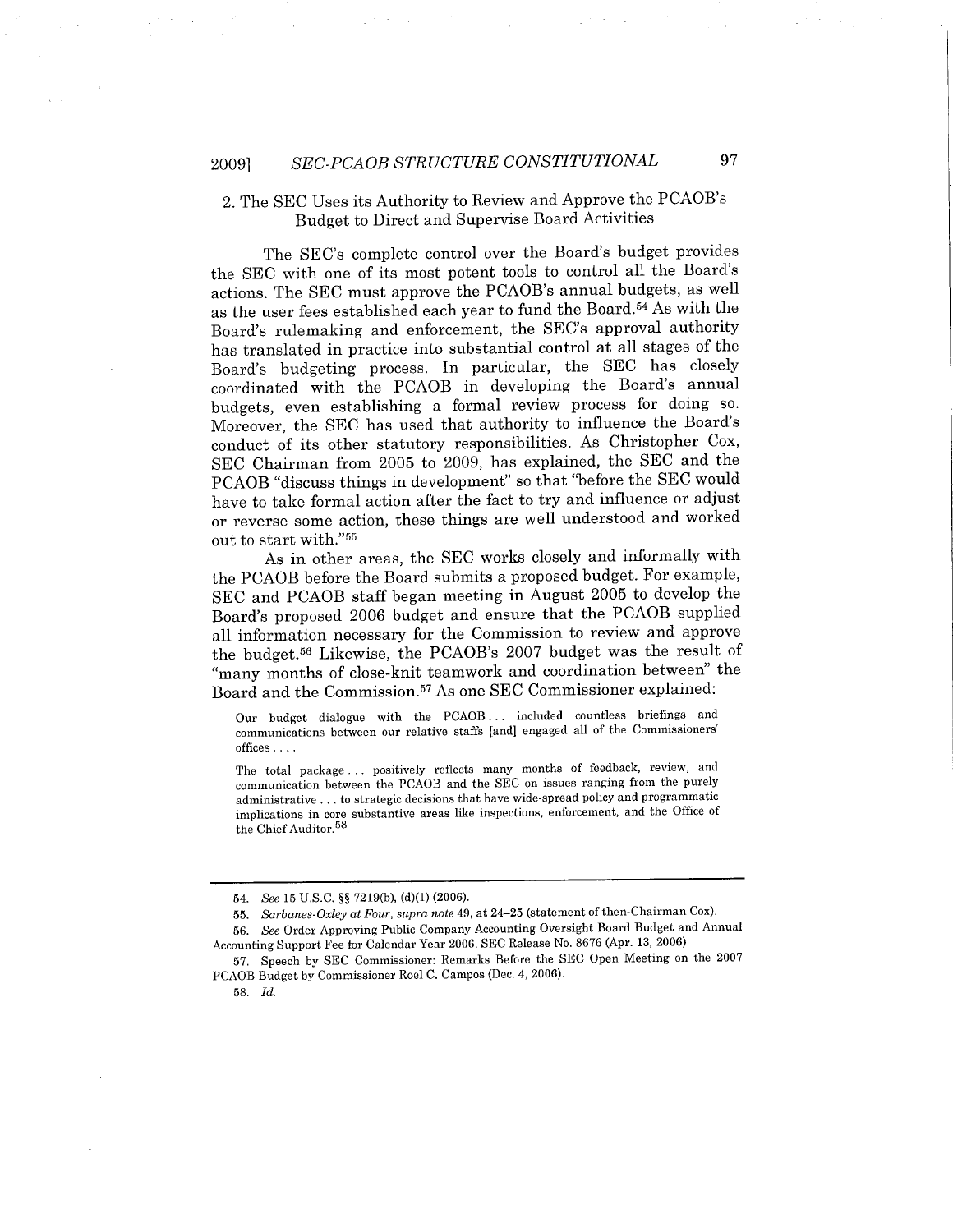Where the PCAOB has failed to seek the SEC's views and incorporate them into the budget ahead of time, the Commission has forced the PCAOB to reconsider its position.59

The SEC has used this budgeting authority as a vehicle for influencing and supervising the Board's rulemaking and inspection activity. For example, in approving the PCAOB's 2009 budget, the SEC required the Board to consult with the Commission about implementing recommendations from a Treasury Department advisory committee. The SEC directed the Board, in particular, to submit a project plan to the Commission and to provide an opportunity for the Commission to give its views.60 Similarly, the SEC directed the PCAOB to include in its quarterly reports to the Commission "information on the PCAOB's fulfilment of its 2009 budgeted inspection plan," including statistics on the number and type of firms expected to be inspected in 2009 and updates on the PCAOB's efforts to cooperate with non-U.S. regulators regarding the inspection of foreign accounting firms.61 In practice, then, the SEC's statutory authority to review and approve the Board's budgets has provided the Commission with opportunities not only to heavily influence-if not dictate-the Board's annual budgets, but also to control the PCAOB's actions and policies.

#### 3. The SEC's Power to Censure the Board or Remove its Members Provides a Further Meaningful Instrument of Control

Apart from these other means of oversight and control, the SEC may also take the ultimate step of forcing the removal of a Board member, censuring the Board or its members, or limiting or rescinding the Board's authority altogether.62 Though the SEC has not yet been compelled to invoke those powers, the Commission's experience imposing punitive measures against the SROs in other contexts demonstrates how powerful tools like these can be, including the mere threat of their use.

The SEC's powers to censure SROs, remove their directors and officers for cause, or strip them of authority have enabled the SEC to force changes in SRO management, along with other major reforms.

<sup>59.</sup> See Order Approving Public Company Accounting Oversight Board Revised Budget and Annual Accounting Support Fee for Calendar Year 2005 (Mar. 3, 2005).

<sup>60.</sup> See Order Approving Public Company Accounting Oversight Board Budget and Annual Accounting Support Fee for Calendar Year 2009. at 4 (Dec. 17. 2008).

<sup>61.</sup> See id. at 3-4.

<sup>62. 15</sup> U.S.C. § 7217(d) (2006).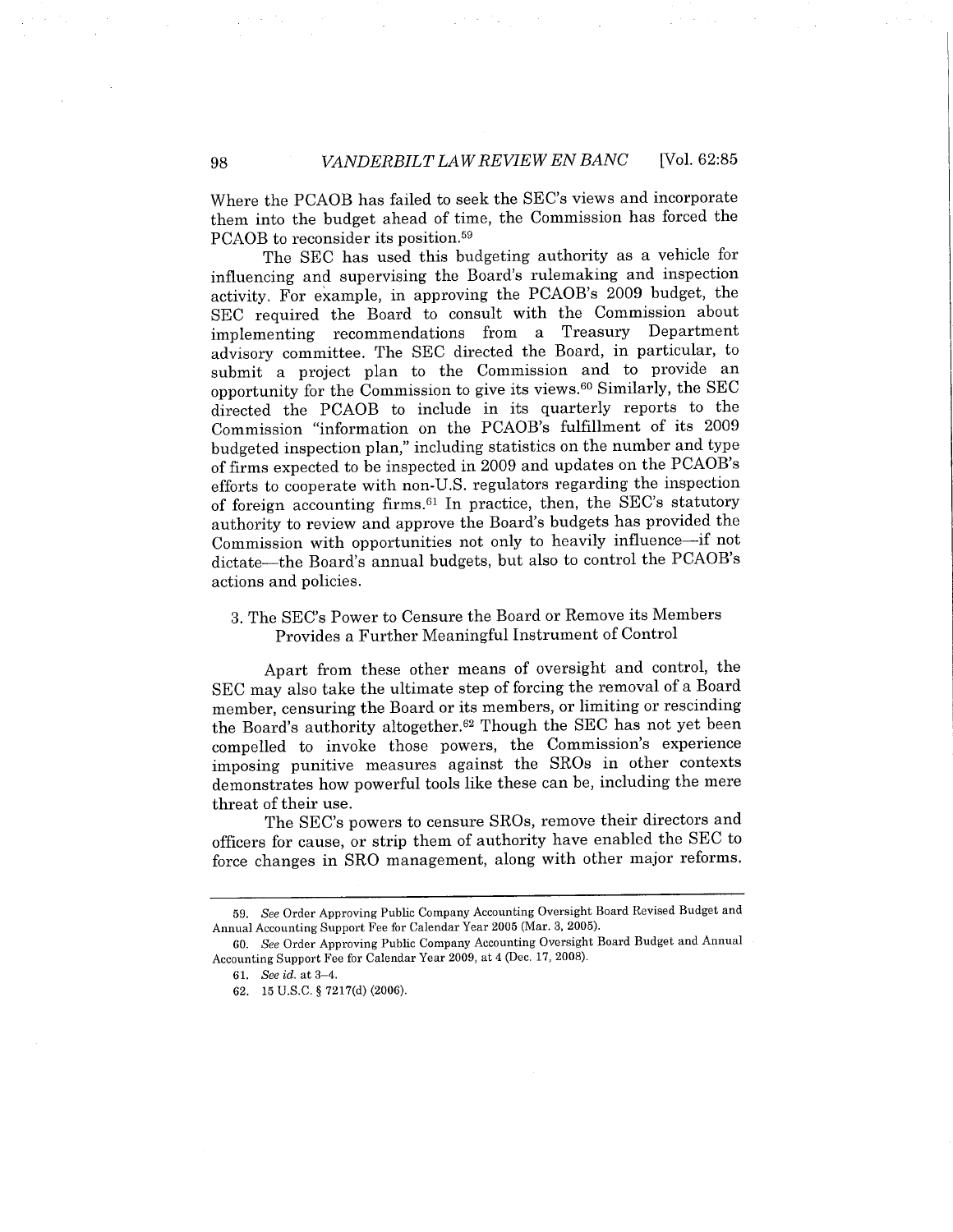#### 2009) SEC.PCAOB STRUCTURE CONSTITUTIONAL 99

In the mid-1990s, for example, when problems emerged in the Nasdaq over-the-counter market, the SEC investigated the NASD's regulatory efforts, concluded the NASD had failed to carry out its disciplinary responsibilities, and successfully insisted on new management for the NASD and the Nasdaq.63 At the same time, the SEC reached a settlement with the NASD censuring it for failing to comply with its statutory obligations and ordering it to undertake numerous reforms-including adopting new rules and altering management and staffng structures. In announcing that settlement, the SEC noted several other occasions on which it had censured other SROs and ordered them to undertake reforms or pay substantial fines.64

As noted above, the SEC has even more power over the Board than the SROs. Yet as just ilustrated, the SEC has been able to force dramatic management changes even in the SRO context. Thus, any notion that the SEC, which appoints the Board, controls its budget, and can completely neuter it, cannot force management changes at the Board blinks reality. The former Chairmen I represent in this litigation have no doubt, and have stated in our amici curiae brief, that the SEC can readily dictate Board management, should the SEC choose to do so.

In addition to all of these general powers, the SEC has specific powers of control and oversight, and has exercised them aggressively over every one of the Board's central functions: rulemaking, registration and inspection activities, and investigation and disciplining of firms. I cannot document those facts here. But as one brief example, no PCAOB rule may become effective without the SEC's approval,65 and the SEC can abrogate, delete, or add to existing Board rules.66 As a result, the SEC has enormous leverage over Board rulemaking. That leverage translates in practice into substantial involvement in the development of PCAOB rules from their earliest stages. Thus, well before a rule or standard is ever submitted to the SEC for approval, SEC staff consult and coordinate closely with the PCAOB during the development of rules and auditing standards the

<sup>63.</sup> See Joel Seligman. The Transformation of Wall Street: A History of the Securities and Exchange Commission and Modern Corporate Finance 698-702 (3d ed. 2003).

<sup>64.</sup> See Report Pursuant to Section 21(a) of the Securities Exchange Act of 1934 Regarding the NASD and Nasdaq Market (Aug. 1996); see also SEC Release No. 34.51163 (Feb. 9, 2005) (requiring NASD to undertake remedial measures in light of failures SEC investigation identified).

<sup>65. 15</sup> U.s.C. § 7217(b)(2) (2006).

<sup>66.</sup> Id. § 7217(b)(5).